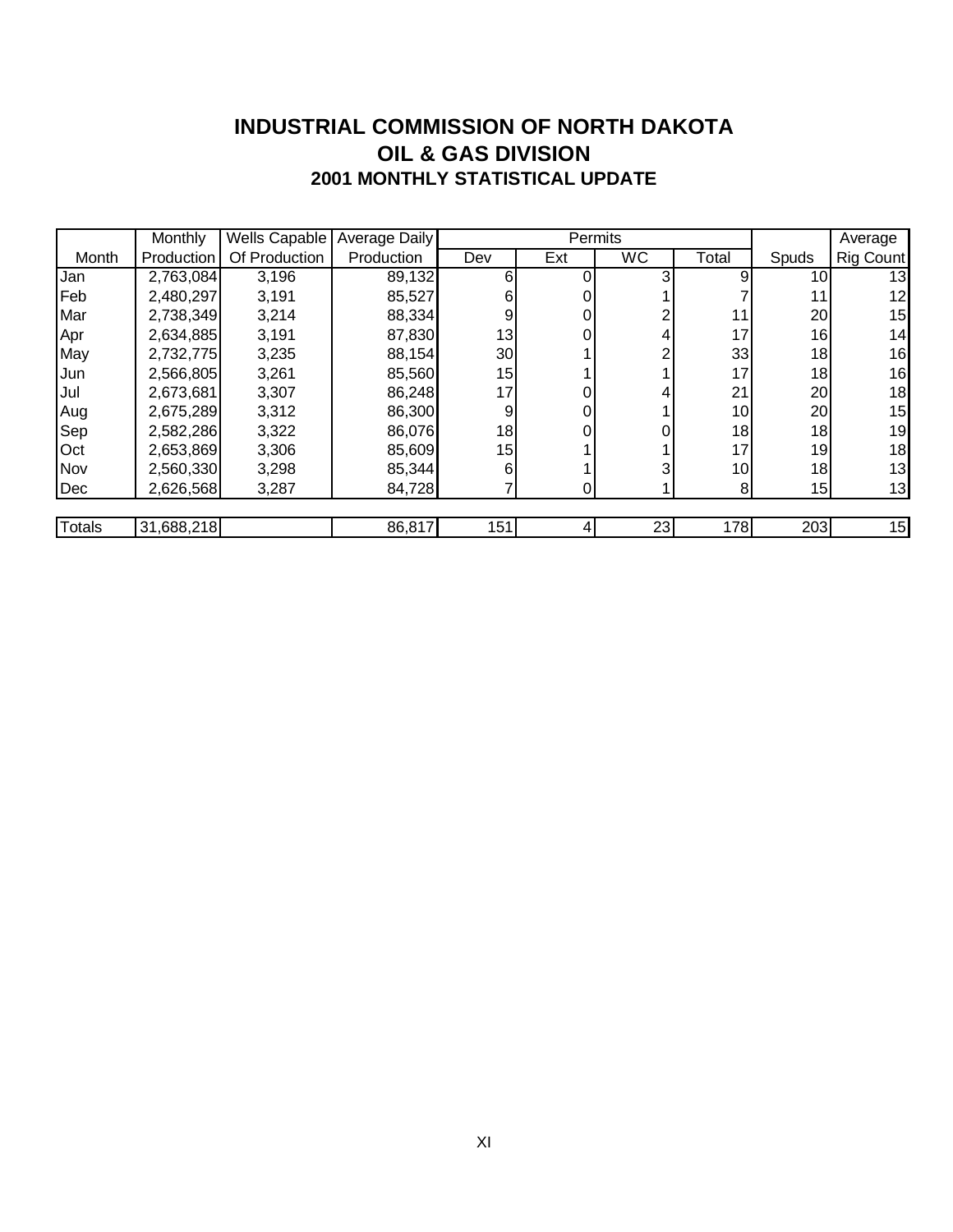### **STATE OF NORTH DAKOTA 2001 STATE-WIDE WELL COMPLETION STATISTICS**

|       | Total           | Total           | Development |     | Wildcat        |     | Extension |     |             |       | Re-Entry |                |
|-------|-----------------|-----------------|-------------|-----|----------------|-----|-----------|-----|-------------|-------|----------|----------------|
| Month | Wells           | Productive      | Prod.       | Dry | Prod.          | Dry | Prod.     | Dry | Recompleted | Prod. | Dry      | Other          |
| Jan   | $\vert 9 \vert$ | 8               | 8           | 0   | 0 <sub>1</sub> |     | ∩         | 0   |             | 4     | 0        | $\Omega$       |
| Feb   | 9               | 8               | 8           | 0   | 0              |     |           | 0   |             | 3     | 0        |                |
| Mar   |                 | 6               | 5           | 0   |                |     |           | 0   |             |       | 0        | ⌒              |
| Apr   | 9               | 6               | 5           | ⌒   |                |     |           | 0   |             | 6     | 0        |                |
| May   |                 | 6               | 6           |     | 0              | 0   |           | 0   |             | 6     | 0        | 0              |
| Jun   | 11              | 9               | 9           |     | 0              |     | ი         | 0   |             | 6     |          | 0              |
| Jul   | 13              | 13              | 10          |     | 3              |     |           |     |             | 4     |          | 0              |
| Aug   | 16              | 12 <sub>1</sub> | 11          |     |                | ⌒   |           |     |             | 6     | 0        | 0              |
| Sep   | 17              | 16              | 16          | 0   | O.             |     | ი         | 0   |             | 3     | 0        | 0              |
| Oct   | 16              | 11              | 10          | 3   |                | ⌒   |           | 0   |             |       |          |                |
| Nov   | 10 <sup>1</sup> | 10              | 10          | 0   | 0              | 0   |           | 0   |             | ົ     |          |                |
| Dec   | 13              | 11              | 11          | 0   | 0              |     | 0         |     | ∩           | ◠     |          |                |
|       |                 |                 |             |     |                |     |           |     |             |       |          |                |
| Total | 137             | 116             | 109         | 8   | 7              | 11  | 0         | 2   | 24          | 44    | 3        | 5 <sup>1</sup> |

#### **2001 STATE-WIDE DRILLING FOOTAGE**

|       | Development |        | Wildcat        |        | Extension |          | Re-Entry |     |               | Monthly   |
|-------|-------------|--------|----------------|--------|-----------|----------|----------|-----|---------------|-----------|
| Month | Prod.       | Dry    | Prod.          | Dry    | Prod.     | Dry      | Prod.    | Dry | <b>Others</b> | Footage   |
| Jan   | 94,519      |        | $\overline{0}$ | 10,540 |           |          | 7,738    |     | 499           | 113,296   |
| Feb   | 108,944     |        |                | 8,540  |           |          | 4,557    |     |               | 122,041   |
| Mar   | 58,569      | 0      | 13,560         | 6,970  |           | 01       | 2,337    | 0   | 15,239        | 96,675    |
| Apr   | 54,459      | 23,640 | 15,755         | 7,730  |           | 01       | 15,711   | 0   | 3,372         | 120,667   |
| May   | 77,927      | 9,850  |                |        |           | 01       | 14,593   |     | 925           | 103,295   |
| Jun   | 115,492     | 9,319  | 01             | 13,970 |           | 01       | 12,923   | 765 | <b>753</b>    | 153,222   |
| Jul   | 121,925     | 0      | 34,032         |        |           | ΩI       | 7,016    |     |               | 162,973   |
| Aug   | 117,307     | 11,762 | 14,700         | 12,302 | 0         | 11,700   | 16,366   |     | 2,994         | 187,131   |
| Sep   | 199,260     |        | 0              | 8,190  |           |          | 7,281    |     | 257           | 214,988   |
| Oct   | 88,440      | 36,185 | 14,000         | 11,670 |           | $\Omega$ | 3,288    | 0   | 5,028         | 158,611   |
| Nov   | 102,852     |        |                |        |           |          | 6,264    |     | 3,876         | 112,992   |
| Dec   | 112,652     | 0      | 01             | 3,400  |           | 9,575    | 1,052    |     | 13,850        | 140,529   |
| Total | 1,252,346   | 90,756 | 92,047         | 83,312 |           | 21,275   | 99,126   | 765 | 46,793        | 1,686,420 |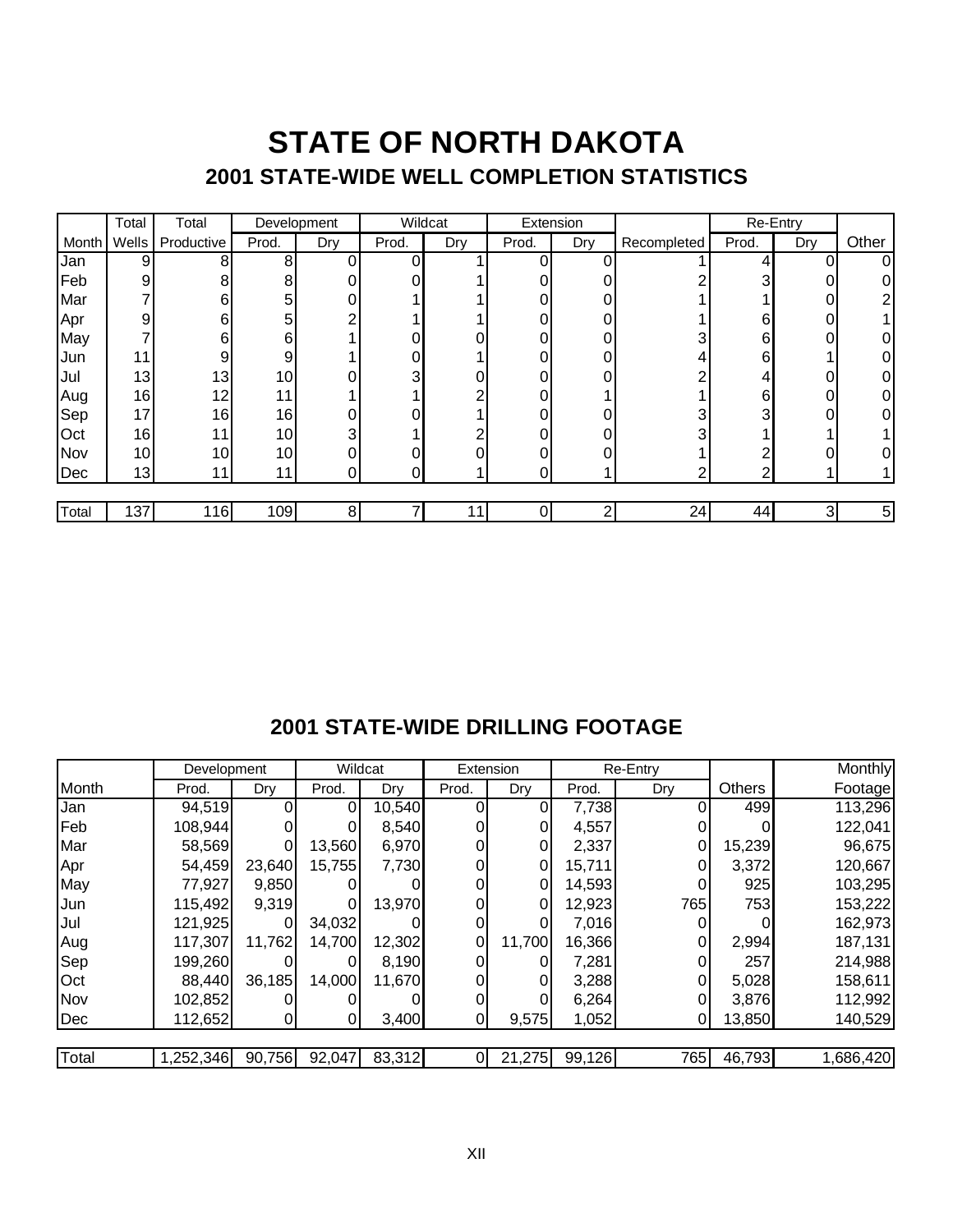## **STATE OF NORTH DAKOTA 2001 COUNTY COMPLETION STATISTICS**

|            | Total | Total      | Development |     | Wildcat |                | Extension |              |                |       | Re-Entry |                  |
|------------|-------|------------|-------------|-----|---------|----------------|-----------|--------------|----------------|-------|----------|------------------|
| Month      | Wells | Productive | Prod.       | Dry | Prod.   | Dry            | Prod.     | Dry          | Recompleted    | Prod. | Dry      | Other            |
| Bil        | 25    | 21         | 20          | 4   |         | 0              | 0         | 0            |                |       | 0        | 0                |
| <b>Bot</b> | 20    | 17         | 17          | 0   |         | 3              |           |              |                | 11    |          |                  |
| Bow        | 29    | 28         | 28          |     | 0       | 0              |           | 0            | 0              | 6     |          |                  |
| <b>Bke</b> | 8     | 5          | 3           |     | ⌒       | $\overline{c}$ |           | 0            | 0              | 3     |          |                  |
| Div        | 2     |            | 2           | 0   | 0       | 0              |           | 0            | 0              |       | 0        |                  |
| Dun        | 14    | 8          |             | 2   |         | $\overline{c}$ |           |              | ⌒              |       |          |                  |
| GV         | 6     | 6          | 6           | 0   | 0       | 0              |           | 0            | ⌒              |       |          |                  |
| Het        |       |            |             | 0   | 0       |                |           | 0            | 0              | 0     | 0        |                  |
| McK        | 9     | 9          |             | 0   | 2       | 0              |           | 0            | 13             | 8     | 0        |                  |
| Mou        | 5     |            |             | 0   | 0       |                |           | 0            | 0              |       | 0        |                  |
| Ren        | 0     |            |             | 0   | 0       | 0              |           | 0            | 0              | 0     | 0        |                  |
| Rol        | 0     |            |             | 0   | 0       | 0              |           | 0            | 0              | 0     | 0        | O.               |
| Stk        | 3     |            |             | 0   |         |                |           | 0            |                |       | 0        |                  |
| Wrd        |       |            |             | 0   | 0       |                |           | 0            | 0              |       |          |                  |
| Wil        | 14    | 14         | 14          | 0   | 0       | 0              | 0         | $\mathbf{0}$ | 5 <sup>1</sup> |       |          | 01               |
|            |       |            |             |     |         |                |           |              |                |       |          |                  |
| Total      | 137   | 116        | 109         | 8   |         | 11             | 0         | 2            | 24             | 44    |          | $6 \overline{6}$ |

### **2001 COUNTY DRILLING FOOTAGE**

|            | Development |          | Wildcat |        | Extension |        |        | <b>Re-Entry</b> |        | Monthly   |
|------------|-------------|----------|---------|--------|-----------|--------|--------|-----------------|--------|-----------|
| Month      | Prod.       | Dry      | Prod.   | Dry    | Prod.     | Dry    | Prod.  | Dry             | Others | Footage   |
| Bil        | 258,192     | 48,591   | 14,000  | O      |           |        |        | 0               | 7,175  | 327,958   |
| Bot        | 96,980      |          | 0       | 12,252 |           | 0      | 15,863 |                 | 2,950  | 128,045   |
| <b>Bow</b> | 358,038     | 9,850    |         |        |           | 0      | 18,906 | 0               | 33,654 | 420,448   |
| Bke        | 22,068      | 12,515   | 24,313  | 14,700 |           | 0      | 11,810 |                 | 965    | 86,371    |
| Div        | 29,380      |          |         |        |           |        | 1,394  |                 |        | 30,774    |
| Dun        | 103,721     | 19,800   | 15,755  | 24,510 |           | 21,275 | 6,499  | 0               | 4,005  | 195,565   |
| lGV        | 69,696      |          |         |        |           |        | 1,052  |                 | 6,244  | 76,992    |
| Het        |             | 0        |         | 8,540  |           |        |        |                 |        | 8,540     |
| McK        | 91,249      | 0        | 23,279  |        |           | 0      | 14,295 | 765             |        | 129,588   |
| Mou        | 48,666      |          |         | 8,840  |           | 0      | 11,336 |                 |        | 68,842    |
| Ren        |             |          |         |        |           |        |        |                 |        |           |
| Rol        |             |          |         |        |           |        |        |                 |        |           |
| Stk        | 15,537      | $\Omega$ | 14,700  | 8,190  |           |        |        |                 |        | 38,427    |
| Wrd        |             |          |         | 6,280  |           |        |        |                 |        | 6,280     |
| Wil        | 158,819     |          |         | 0      |           |        | 17,971 |                 |        | 176,790   |
|            |             |          |         |        |           |        |        |                 |        |           |
| Total      | 1,252,346   | 90,756   | 92,047  | 83,312 |           | 21,275 | 99,126 | 765             | 54,993 | 1,694,620 |